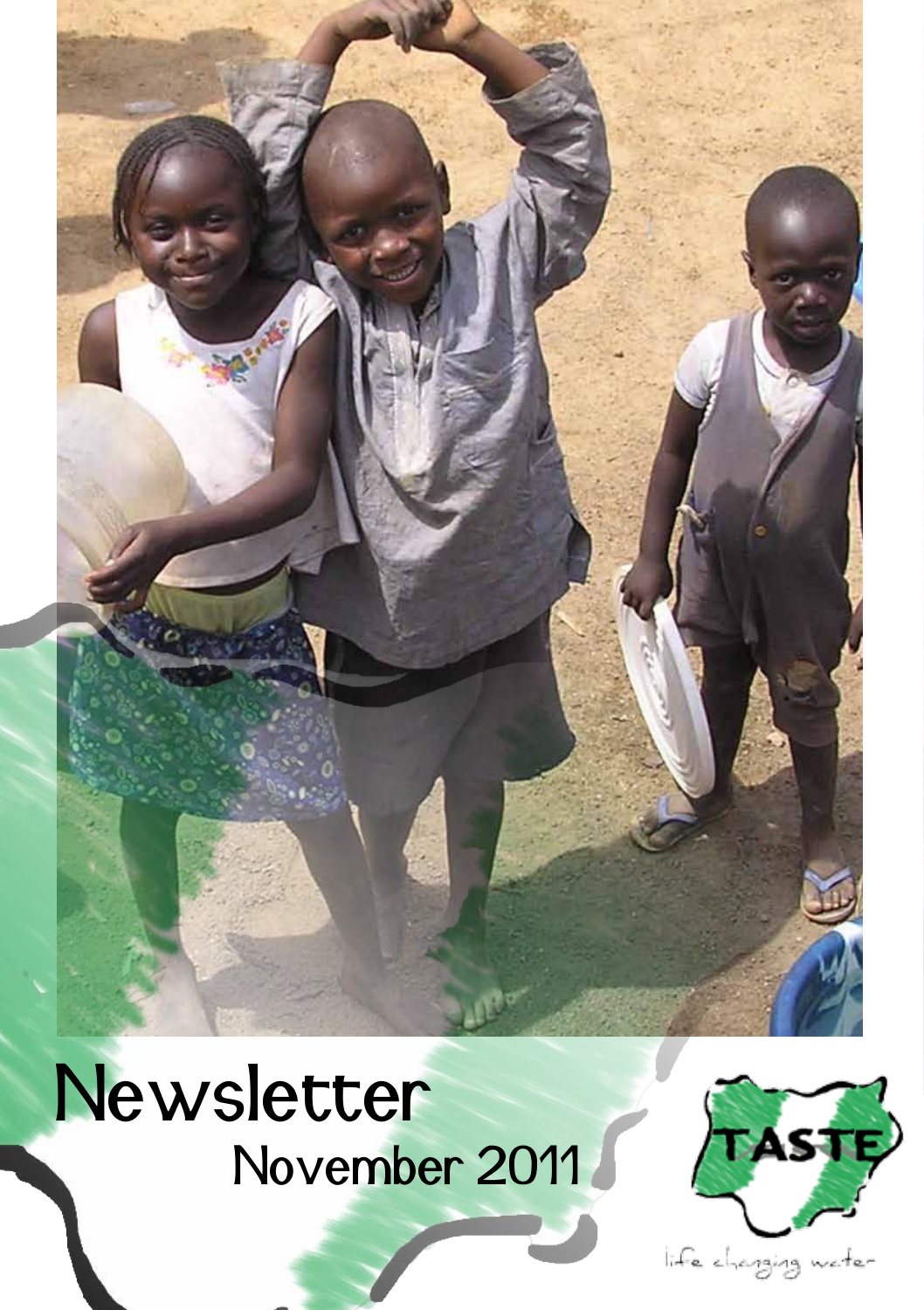### from STEVE

Some of you will already know that during my August trip to Jos, I requested, and already know that<br>during my August  $\blacksquare$ during received, the resignation of two of our senior team members. Tom, our Jos team leader - our number one in Nigeria and Nus, our finance manager, both left TASTE after examples of bad financial management were uncovered. We believe that we have discovered all of the wrong accounting and mis-spending although, in situations of this kind, one can never be certain!

Such an event rocks the whole team, including Trustees and supporters. How should we respond? We could conclude that corruption is so endemic in Nigerian society that we must either live with it, or give up. Or we could move to the

other extreme and sack all the local staff and only work<br>with ex-pats. However. with  $ex$ -pats. both responses would run completely counter to the Christian ethos that TASTE<br>espouses lostead we espouses. Instead we have engaged a short-term replacement for Tom, moved one of our volunteers into Nus's role and put robust financial controls in place.

Rather than allow these events to slow us down, the team in Jos has taken positive steps to redress the financial shortfalls caused by "previous management"; the Nigerian Trustees are meeting regularly with the team; and the UK Trustees have approved an ambitious plan to replace our water tanker. New boreholes have been completed and



new business relationships established. Our hope is that what you read in the rest of this newsletter will convey something of the excitement we currently feel and encourage you to pray even harder and tell even more friends about the exciting work that God has given us to do.





The Plateau Community<br>Development **Development** Association is active helping communities in Plateau State. One of their initiatives has been to develop boreholes with funds from the World Bank.

However, so many of the boreholes failed to produce water that they had suspended that particular programme altogether. That was until TASTE went to see them!

We explained our philosophy of working in demonstrably Christian ways, which include honesty and reliability. They agreed to let us drill two boreholes initially and they were completed in early October, with excellent results.

We are now talking with them about drilling a further four boreholes, with the potential for further work once these all prove fruitful.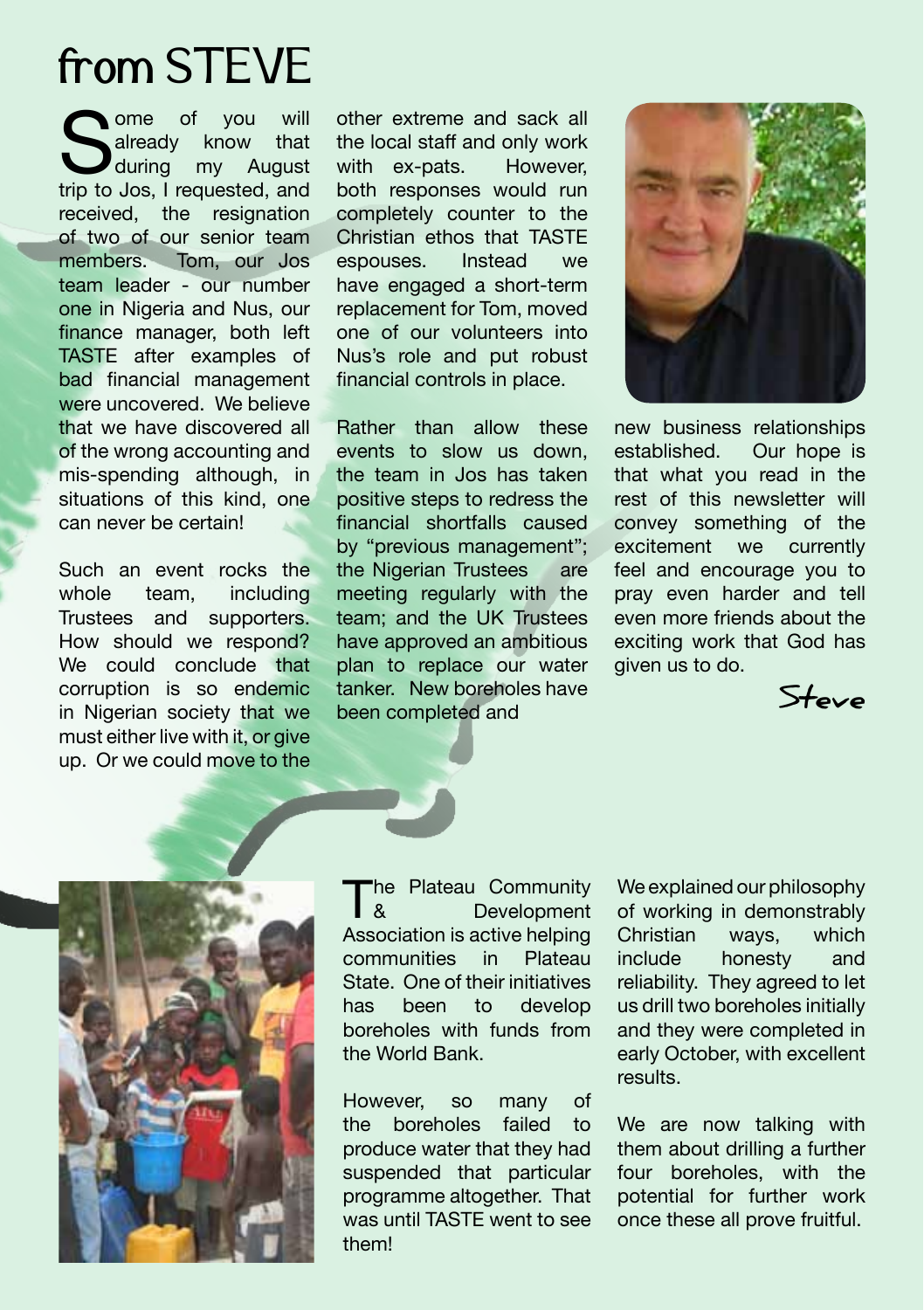### When Corruption Is Practiced The Poor Suffer Most



You may have heard this phrase before<br>but may not have seen for yourself<br>how true it really is. The following is<br>a true picture of present day practices in but may not have seen for yourself how true it really is. The following is a true picture of present day practices in Nigeria, the names have been changed to protect the guilty. We think that the work of TASTE needs no further justification.

Funding is available from a major donor to drill boreholes across Plateau State. Let's call this funder 'Wonderful Bank' (WB) This funding is distributed via a specially appointed organisation; let's call this organisation 'Money Does Good' (MDG).

#### **Here's what is really happening...**

WB funds say, 200 boreholes, at a cost of N1,300,000 each (£5200)

MDG distributes the funds and first deducts around N300,000 in tax for the Revenue.

MDG invites bids from interested parties for funding. A number of independent contractors or middle men (MM) are awarded the contracts.

MM receive around N1,000,000 per borehole.

MM pay a facilitation fee to MDG managers and staff of around N300,000.

MM pay a local driller N300,000 to drill a borehole and MM pockets the balance.

Have you done the sums? From an original N1.3m, there's just N300,000 left for direct community benefit. And here's the rub - no driller can drill a borehole for 300,000 Naira if they want to cover all their costs, make a sensible profit and allow for equipment depreciation. So they do the fastest job they can and get out. The consequence is that most boreholes don't yield decent water flows and, within weeks, the boreholes stop working.

WB is pleased because it has funded the development of 200 boreholes. MDG managers and staff are happy because they have shared significant funds. MM are very happy with their pockets bulging and even the contractors have made a few Naira. But the people end up with nothing. How just is it to spend over £1,000,000 and leave the poor with no improvement in services?

That's why an organisation working with explicitly Christian principles is vital in Jos; an organisation that is not scared to trust God to keep them; an organisation that is prepared to say that the only real way of changing corrupt practices is the influence of the gospel of Jesus Christ. That's why TASTE does not engage with such practices and seeks, by God's grace, to demonstrate to those around that Christians should, and can, be different!

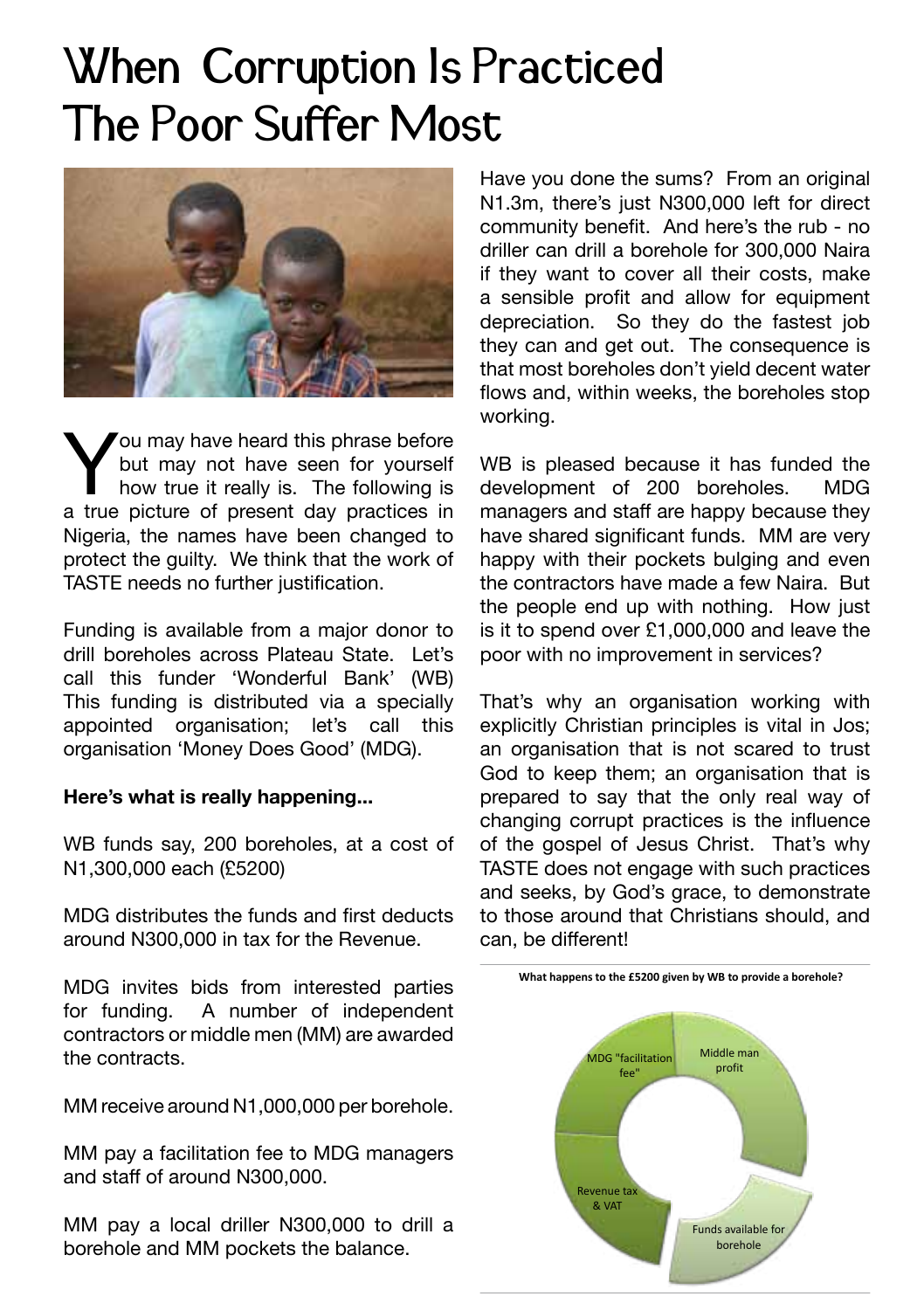### Ready to clear out your wardrobe?

COWELL I would; but I've heard about all sorts of dodgy collections where the clothes get sold and the heard about all sorts of dodgy collections where the clothes get sold and the collection company keeps all the money!" Great answer. Very perceptive of you.

Which is why, when TASTE decided to tap this painless way of raising funds, we teamed up with Clothes Aid. Social business Clothes Aid collects clothes door-to-door across the country, to raise money for a range of UK charities, including NSPCC and Papworth Charity. They ask households across the UK to donate clothes, linen, shoes and DVDs which are weighed and then sold in shops in nearby countries to raise money for

the UK charities they partner.

But, if you ask them, Clothes Aid will also collect from your charity group. So we have asked them to partner us and make collections from our supporters around the UK. All we need you to do is get your friends involved and sort out a date when you can get all your bags to a central location of your choice.

So, if you want a painless way to help us raise funds. get sorting through your wardrobe and get your friends to do the same! You can get loads of information from our website – www.taste.org.uk – or call the office and we'll talk you through it and send you a pack.

### Dates for Your Diary

**Saturday 21 January - First Clothes Aid bag drop in Sheffield.** The office will be open between 09:00 until 3:30 p.m. and will have a constant supply of coffee and cake! If you want to drop bags off during the previous week, that's fine, just ring first to make sure that someone is here. Please check the website for full details.

**Saturday 24 March The Annual Fun Run in Weston Park.** Last year we halted the downward trend in both participants and funds generated. Please add the date to your diary now and start persuading friends to join you.



#### Nigerian Trustees

Andrew Gwaivangmin (Chair) Pastor Ani Ekpo Julie Anpe Pastor Dachollom Datiri Pastor Adamu Maga Stephen Marah

#### UK Trustees

Suki Jandu (Chair) Ken & Kathryn Walze Andy & Hazel Bryce Ben Udejiofo (Founder) Ibi Erekosima

### Nigerian Staff

Tim Danchal (Team Leader) Yop Dungdeme (Finance) Julie Faruk (Geologist) Grace Ogunniyi (Facilitator) Helen Yinallah (Admin) Stephen Sunday (Logistics) Agal Anfi (Driller) James Elisha (Assistant Driller) Jonathan Makan (Pump Tech) Patrick Maren (Driver) Nanpan Daspan (Driver) Sunday Dung (Labourer) Davou Zhi (Labourer) Yohanna Buba (Labourer)

#### UK Staff

Steve Horton (CEO) David Peat (Volunteer) Heather Jones (Volunteer)



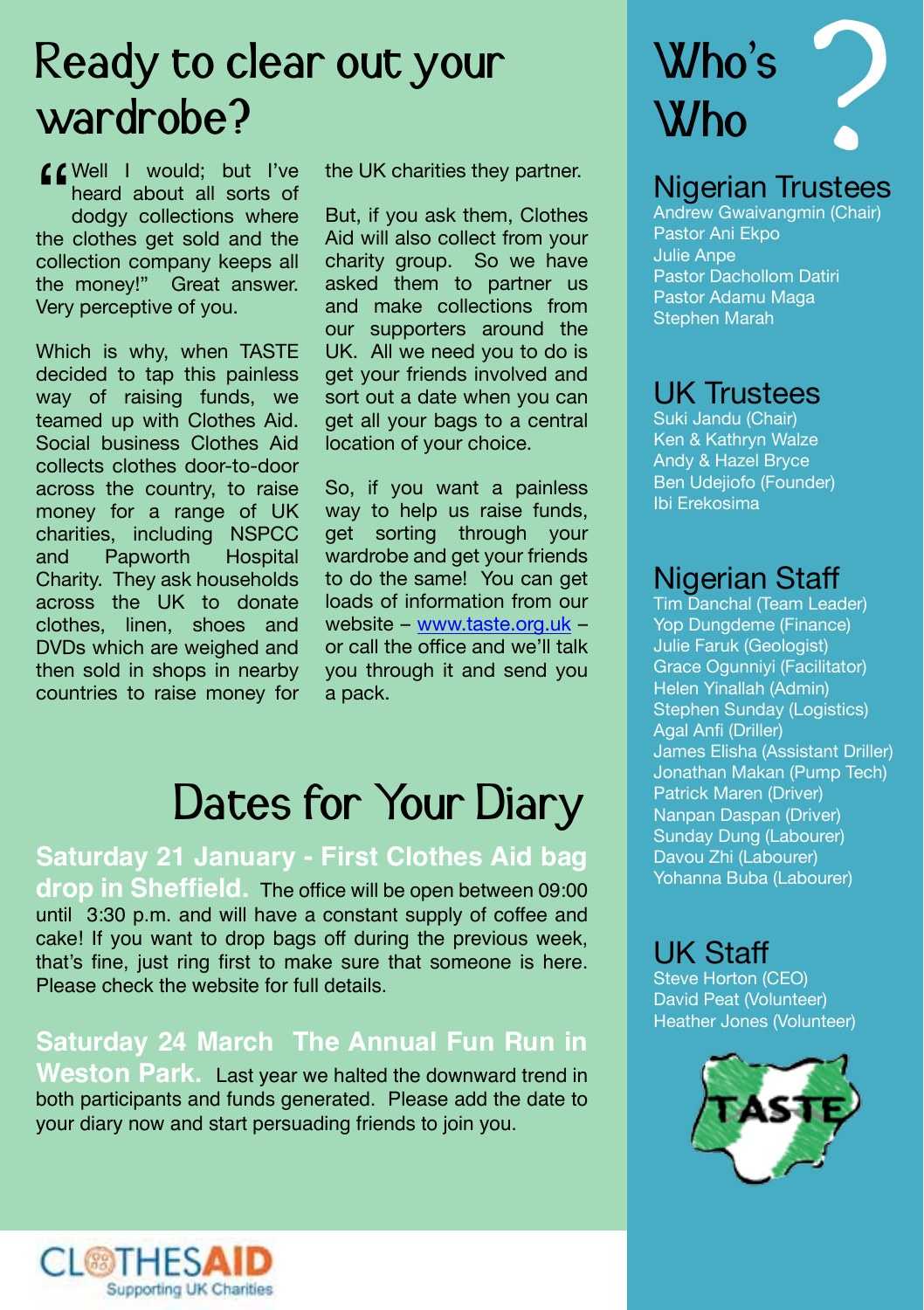### Accountant Wanted!

pay...<br>
pay...<br>
no pay. But that doesn't pay... ...well, actually, make a great headline!

We are so grateful to Stephen, our accountant since our very first year, for his support and encouragement. But, as he stands down, he allows some-one else the privilege of serving God as TASTE accountant.

The work is not onerous but does come along all at once. It is a question of helping us transfer our computerised accounts and presenting them to meet SORP requirements. Oh, and identifying the occasional incorrect posting! Depending on your speed of work, the requirement is likely to be two or three days during February and March and the occasional phonecall for advice.

If you feel able to help, please call Steve Horton on 0114 273 7880 and he can fill you in on all the details.

## Got an old car to get rid of?

**Our** friend Ray has recently given up driving and his car was only worth scrap value. recently given up driving and his car So he sold it to his local garage and gave the £130 to TASTE. **Thanks Ray!**

But if you don't have a family garage whom you can trust, why not join forces with Giveacar, a social enterprise which collects unwanted and unused cars for charity – turning scrap into cash.

The concept mirrors one that is already popular in the United States and other countries – but which is still very much in its infancy in the UK.

Regardless of their condition, cars are collected<br>free-of-charge nationwide free-of-charge nation by Giveacar and sold through an online auction, or disposed of at an authorised

treatment facility. Proceeds from the sale will be donated to TASTE, so you don't need to get teary-eyed over losing an old friend!

Many car owners want an easy and completely free way to get rid of their old car. Giveacar will help them to do this in a legal and environmentally friendly way… and TASTE benefits.

Just visit www.giveacar. co.uk and, when you scrap your old car, remember to tell them that you support **TASTE**